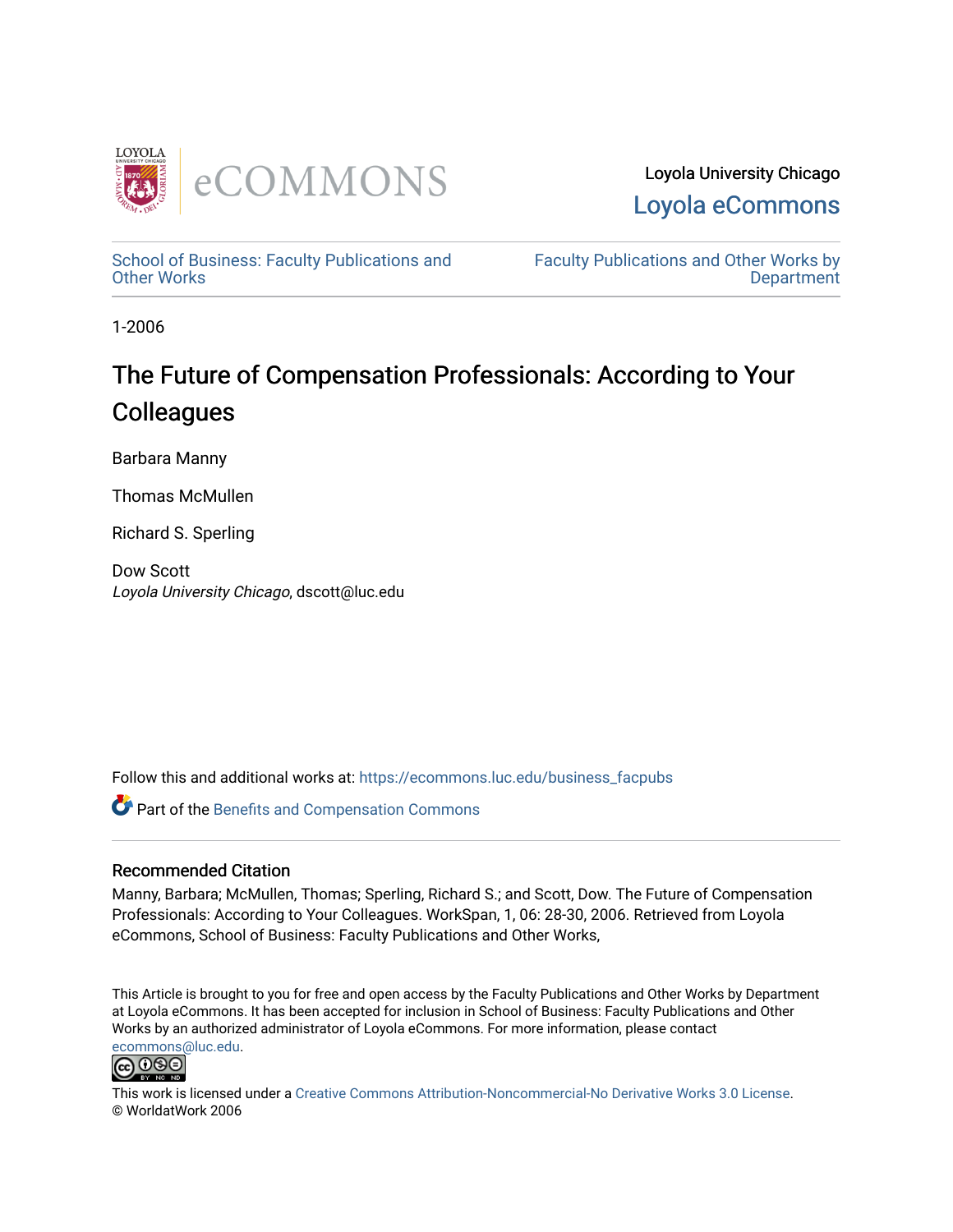480/922-2020; customerrelations@worldatwork.org

# Educating and Inspiring the World at Work **JANUARY 2006**<br>**Educating and Inspiring the World at Work <b>JANUARY 2006**

# the future of<br>**compensation professionals according to your colleagues**

excerpted or redistributed in any form without express written permission of WorldatWork and appropriate attribution. Reach WorldatWork at

> By Barbara Manny, Benefits & Compensation Resources; Thomas McMullen and Richard S. Sperling, CCP, Hay Group; and Dow Scott, Ph.D., Loyola University Chicago

Bob Dylan sang, "The times Bob Dylan sang, "The time they are a changing." With opportunities to be more involved in major business decisions, compensation professionals have been asked to solve more difficult problems and face more difficult challenges. In turn, the profession needs to be able to step out of the comfort zone and be ready to seize these opportunities. From a survey of compensation professionals, it has become clear they feel their roles in the organization's strategic business plans are growing. Only time will tell if compensation professionals' perceptions will become reality.

In May 2005, the authors conducted a survey to find out what compensation professionals think about the future of the profession. From two groups of compensation and HR professionals who had compensation responsibility — Chicago Compensation Association (CCA) members and a sample of WorldatWork members — there were 200 survey respondents.

## Looking Ahead

Surprisingly, 75 percent of survey respondents believe that their companies are going to add more resources in the compensation function. However, past experience has shown compensation professionals need to prove their value to the organization through increased efficiencies and use of technology. Even more, they need to be valued business partners to organizations' line executives.

In general, the survey indicated that compensation professionals feel they will have greater involvement *across the board* in terms of providing design, administration and control support to their organizations. They also predict they will be substantially more involved in the design and administration of *incentive programs* over the next three to five years (See Figure 1 on page 30.) Given the shift away from stock option grants to other types of incentive vehicles, this comes as no surprise.

Survey respondents also report they will be more involved in salary budget planning in the future. Given the global competitive pressures most businesses are experiencing in today's economic environment, focusing on the size and allocation of the organization's compensation budget has become a priority. Compensation is one of the largest expenditures for most organizations, and it often is the largest controllable expenditure. Compensation professionals are primary stewards in one of the key financial areas of the business, and they should embrace their role in order to add value to the bottom line.

Global and executive compensation also were high on the lists of predicted responsibilities that would require greater involvement of compensation professionals, along with the responsibility for the development of the organization's compensation strategy.

## From the Boardroom

The highly publicized mishandling of executive pay has moved compensation philosophy and strategy into the spotlight and the boardroom. Compensation professionals have had to transition from being viewed as the "compensation cops," i.e., monitoring and controlling costs, to being seen as a major business partner and contributor to the organization's success (or failure.)

Effective compensation professionals today must play multiple roles: financial analyst, psychologist, coach, trusted adviser and problem solver. To accomplish this, they must immerse themselves in the organization's business; understanding its strategy, products and services, markets, revenue streams, critical success factors and, of course, employees' impacts on the business, as well as their needs and wants.

The survey results support the perception that compensation professionals must take on more responsibility for many areas impacting organization effectiveness, including performance

# **QUICK LOOK**

- . Seventy-five percent of survey respondents believe that their companies are going to add more resources in the compensation function.
- . Compensation professionals need to be valued business partners to organizations' line executives.
- . They predict the compensation function will be substantially more involved in the design and administration of incentive programs over the next three to five years.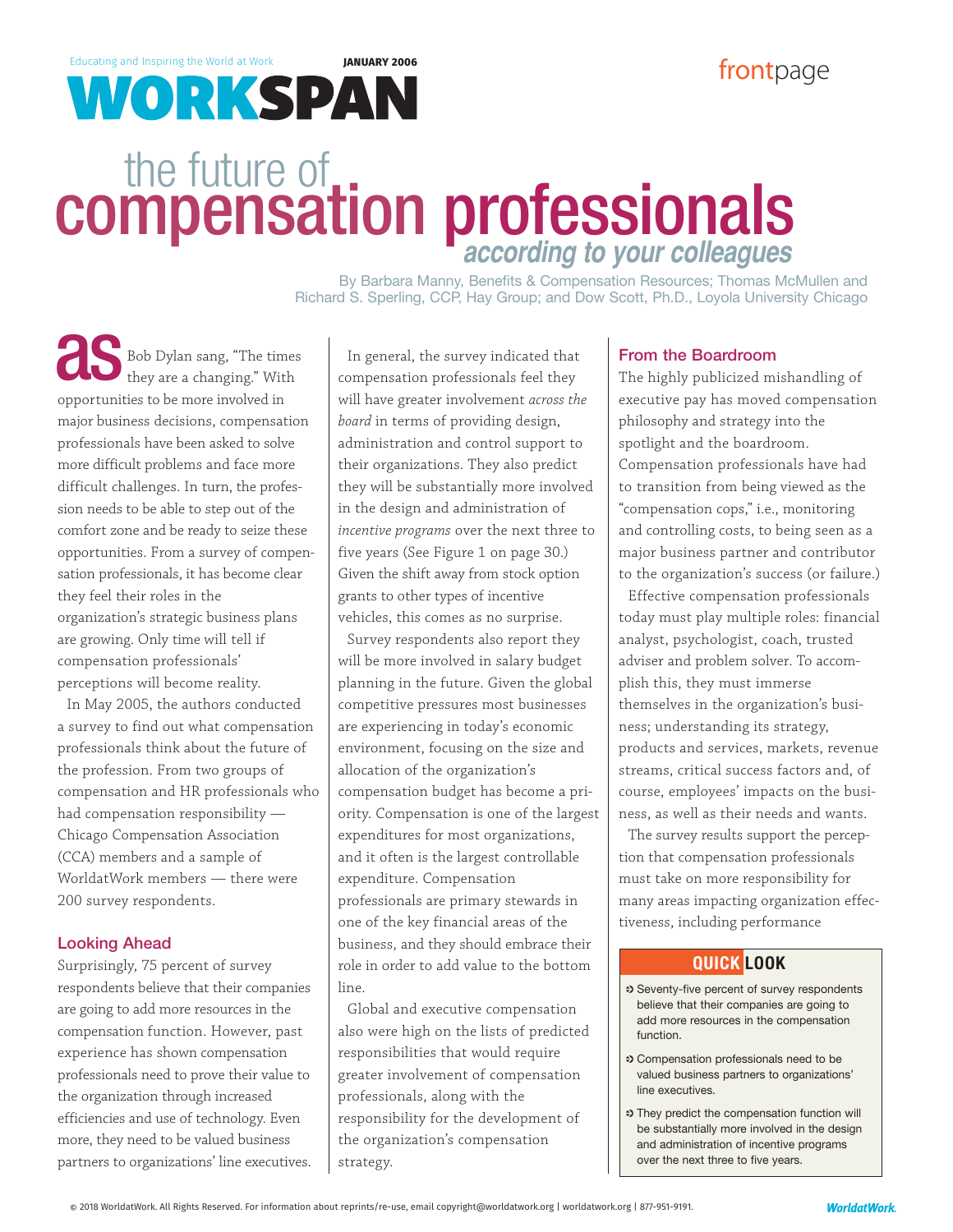#### **FIGURE 1: COMPENSATION PROFESSIONALS FIVE YEAR PREDICTIONS**

| <b>Predictions</b>                                                  | Mean | <b>Much</b><br>Less $(1)$ | Less<br>(2) | <b>No</b><br>Change<br>(3) | More $(4)$ | <b>Much</b><br>More $(5)$ |
|---------------------------------------------------------------------|------|---------------------------|-------------|----------------------------|------------|---------------------------|
| Responsible for designing incentive pay programs                    | 3.98 | 1%                        | 2%          | 19%                        | 55%        | 23%                       |
| Involved in designing executive pay programs                        | 3.94 | 0%                        | 3%          | 25%                        | 54%        | 18%                       |
| Responsible for developing the organization's compensation strategy | 3.93 | 0%                        | 2%          | 24%                        | 55%        | 19%                       |
| Involved in designing international or global compensation          | 3.92 | 1%                        | 3%          | 24%                        | 47%        | 25%                       |
| Involved in managing international or global compensation           | 3.87 | 1%                        | 5%          | 24%                        | 48%        | 22%                       |
| Involved in legal issues                                            | 3.78 | 0%                        | 4%          | 34%                        | 46%        | 16%                       |
| Involved in developing compensation budgets                         | 3.70 | 0%                        | 2%          | 37%                        | 51%        | 10%                       |
| Responsible for recognition plans                                   | 3.66 | 0%                        | 5%          | 35%                        | 51%        | 9%                        |
| Involved in market pricing or pay surveys                           | 3.63 | 1%                        | 4%          | 42%                        | 39%        | 14%                       |
| Responsible for performance management                              | 3.62 | 2%                        | 9%          | 35%                        | 43%        | 11%                       |
| Responsible for career pathing or leveling                          | 3.54 | 0%                        | 6%          | 34%                        | 52%        | 8%                        |
| Responsible for administering incentive pay programs                | 3.47 | 2%                        | 12%         | 29%                        | 48%        | 9%                        |
| Involved in work valuing or job evaluation                          | 3.45 | 1%                        | 10%         | 41%                        | 41%        | 7%                        |
| Involved in establishing pay ranges                                 | 3.40 | 1%                        | 4%          | 59%                        | 29%        | 7%                        |
| Involved in using pay for skills or knowledge programs              | 3.37 | 1%                        | 15%         | 37%                        | 40%        | 7%                        |
| Involved in establishing pay grades                                 | 3.36 | 1%                        | 6%          | 57%                        | 30%        | 6%                        |
| Involved in job analysis                                            | 3.35 | 1%                        | 12%         | 47%                        | 32%        | 8%                        |
| Outsourced by companies (excluding employee benefits)               | 3.22 | 5%                        | 17%         | 37%                        | 37%        | 4%                        |
| Responsible for individual employees' pay decisions                 | 2.94 | 7%                        | 25%         | 36%                        | 28%        | 4%                        |

management, career pathing and leveling, recognition plans and legal issues. The context in which the compensation professional operates also is becoming more challenging. The survey signals substantial perceived changes occurring in the following areas: employment law, global pay practices, performance management, executive pay and short-term variable pay.

In addition, recent research conducted by Hay Group, Loyola University of Chicago and WorldatWork shows that compensation professionals typically think more time and emphasis will be spent on most compensation programs and processes, from design to communication. But how can this be true if the staffing levels within the compensation function are expected to hold constant or increase only slightly? Some plausible explanations are the following:

- The continued trend toward outsourcing
- More leveraging of technology to support the administrative side of compensation
- Sharing the accountability for the design, administration and control



of the compensation program with line management and/or the financial function.

There is a tendency for compensation to partner with line management and finance in managing compensation programs. As shown in Figure 2, the compensation function tends to be more directly accountable for the design aspects of the compensation program,

especially in the areas of compensation philosophy, policy development, market comparisons and development of pay structures. Line management and/or senior management tends to take a more active role in the design of spot and recognition programs and in the design of variable pay programs.

However, compensation professionals tend to have more of an impact on